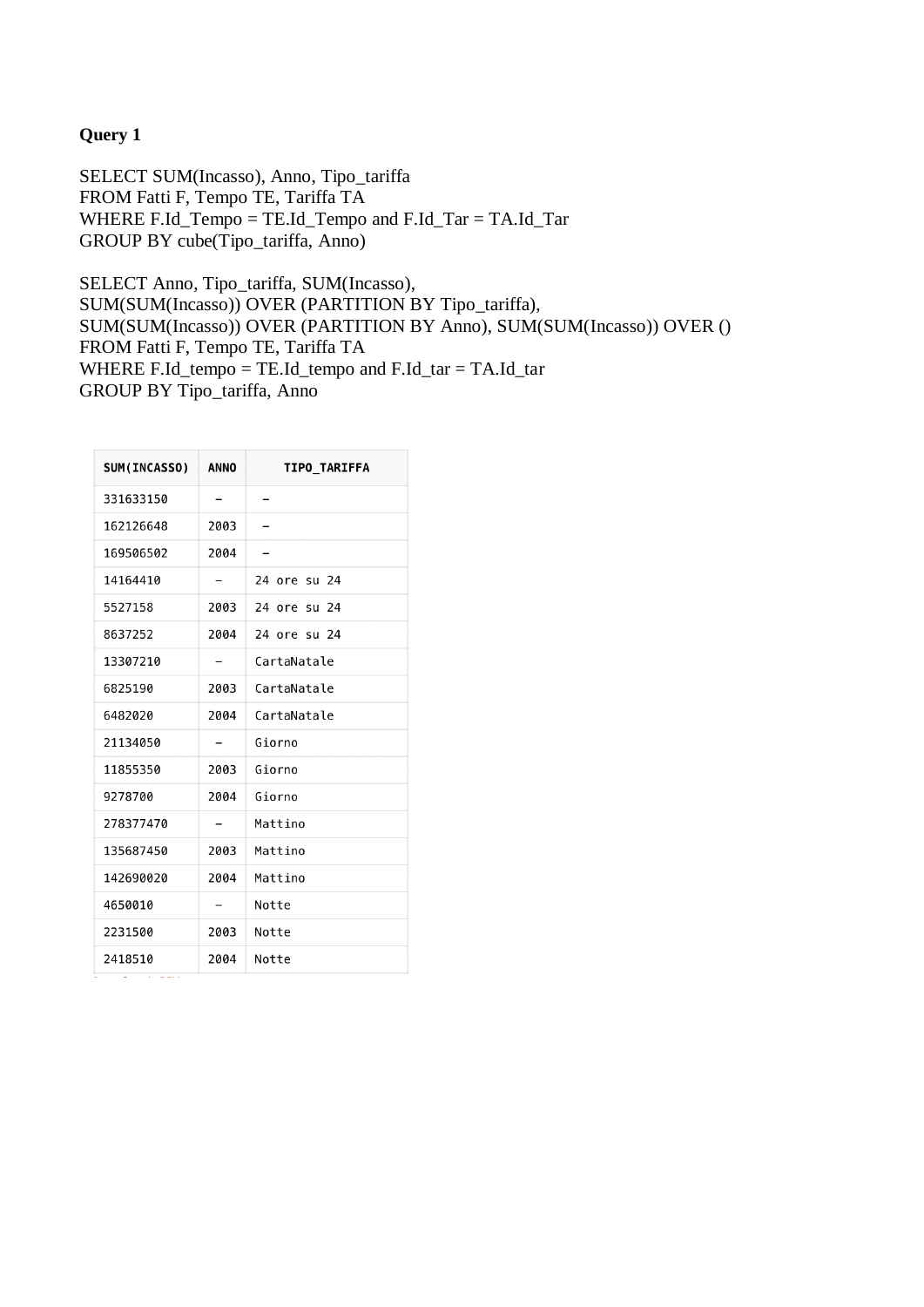### **QUERY 2**

SELECT Mese, Anno, SUM(Num\_chiamate) as Tot\_chiamate, SUM(Incasso) as Tot\_prezzo, RANK() over (ORDER BY SUM(Incasso) DESC) as RankIncome FROM FATTI F, TEMPO Te WHERE F.id\_tempo=Te.id\_tempo GROUP BY Mese,Anno;

| <b>MESE</b> | <b>ANNO</b> | TOT CHIAMATE | <b>TOT PREZZO</b> | <b>RANKINCOME</b> |
|-------------|-------------|--------------|-------------------|-------------------|
| 07-2004     | 2004        | 33840        | 114019198         | 1                 |
| 08-2003     | 2003        | 24732        | 83307556          | 2                 |
| $10 - 2003$ | 2003        | 16236        | 53388900          | 3                 |
| 08-2004     | 2004        | 7920         | 42820452          | 4                 |
| 07-2003     | 2003        | 4636         | 25430192          | 5                 |
| 10-2004     | 2004        | 5616         | 12666852          | 6                 |

## **QUERY 3**

SELECT Mese, SUM(Num\_chiamate) as Tot\_chiamate, RANK() over (ORDER BY SUM(Num\_chiamate) DESC) as RANKCHIAMATE FROM FATTI F, TEMPO Te WHERE F.id\_tempo=Te.id\_tempo AND Anno=2003 GROUP BY Mese;

|               | MESE TOTCHIAMATE RANKCHIAMATE |
|---------------|-------------------------------|
| 08-2003 24732 |                               |
| 10-2003 16236 |                               |
| 07-2003 4636  |                               |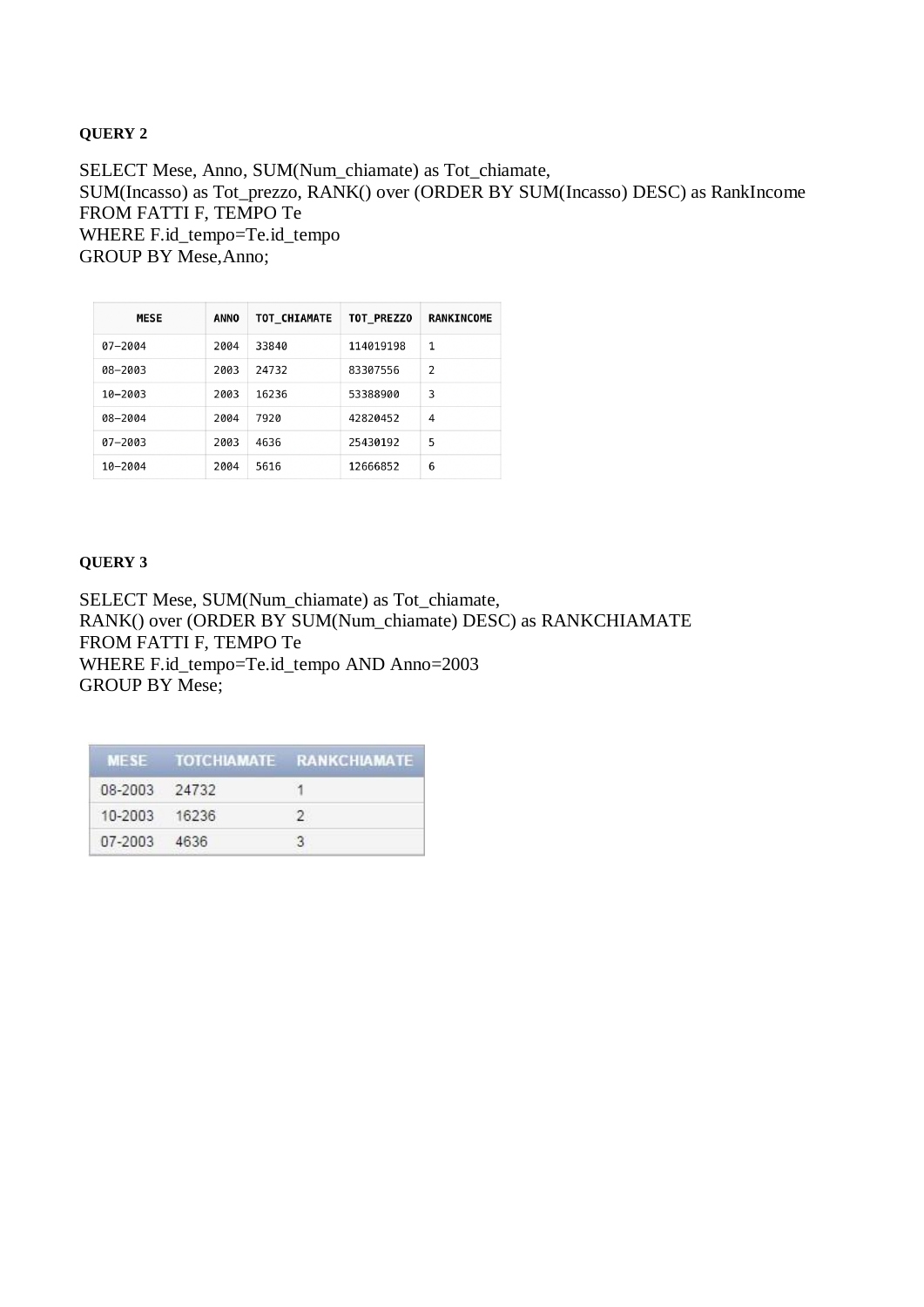### **QUERY 4**

SELECT Data , SUM(Incasso), AVG(SUM(Incasso)) OVER (ORDER BY Data ROWS 2 preceding) as MEDIAULTIMI3GIORNI FROM FATTI F, TEMPO Te WHERE F.ID\_tempo=Te.ID\_tempo AND ANNO=2003 AND MESE= '07-2003' GROUP BY Data ORDER BY Data;

| <b>DATA</b> | <b>SUM(INCASSO)</b> | <b>MEDIAULTIMI3GIORNI</b>                  |
|-------------|---------------------|--------------------------------------------|
| 07/01/2003  | 5273068             | 5273068                                    |
| 07/02/2003  | 10696235            | 7984651.5                                  |
| 07/03/2003  | 2484665             | 6151322.66666666666666666666666666666667   |
| 07/04/2003  | 6727824             | 6636241 3333333333333333333333333333333333 |
| 07/05/2003  | 248400              | 3153629.66666666666666666666666666666667   |

### **QUERY 5**

SELECT Mese, Anno, SUM(Incasso) AS INCASSO, SUM(SUM(Incasso)) OVER( PARTITION BY Anno ORDER BY Mese ROWS UNBOUNDED PRECEDING) AS INCASSOCUMULATIVO FROM FATTI F, TEMPO Te WHERE F.ID\_tempo=Te.ID\_tempo GROUP BY Mese, Anno;

| <b>MESE</b> | <b>ANNO</b> | <b>INCASSO</b> | <b>INCASSOCUMULATIVO</b> |
|-------------|-------------|----------------|--------------------------|
| 07-2003     | 2003        | 25430192       | 25430192                 |
| 08-2003     | 2003        | 83307556       | 108737748                |
| 10-2003     | 2003        | 53388900       | 162126648                |
| 07-2004     | 2004        | 114019198      | 114019198                |
| 08-2004     | 2004        | 42820452       | 156839650                |
| 10-2004     | 2004        | 12666852       | 169506502                |